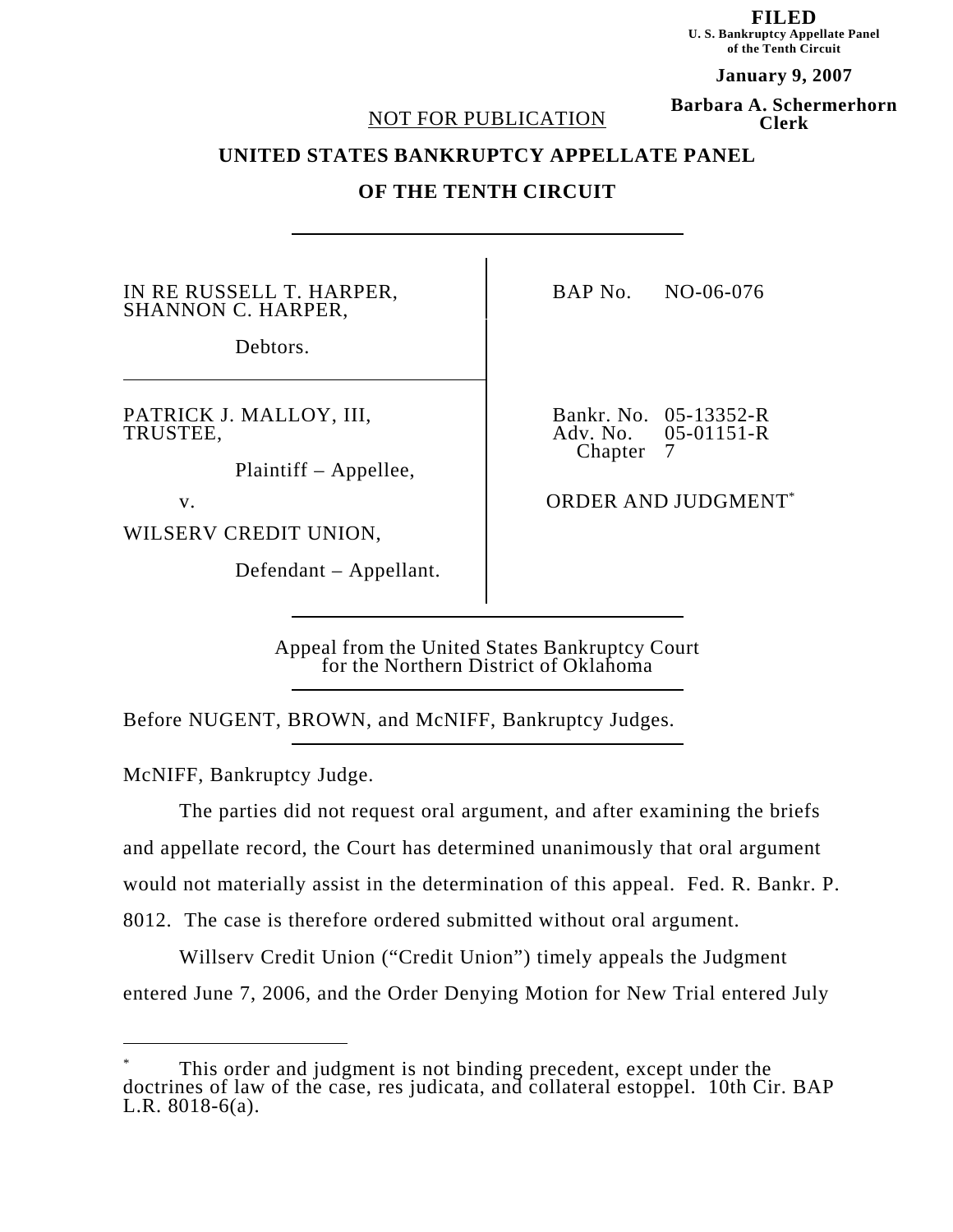17, 2006, (collectively "Judgment") of the United States Bankruptcy Court for the Northern District of Oklahoma in favor of the Chapter 7 trustee, Patrick J. Malloy, III ("Trustee"), avoiding the Credit Union's lien against the Debtors' vehicle pursuant to 11 U.S.C. § 544. For the reasons stated, the bankruptcy court's Judgment is AFFIRMED.

### **I. Jurisdiction and Standard of Review**

The Credit Union filed a timely Notice of Appeal from the Judgment and neither party has elected to have the appeal heard by the United States District Court for the Northern District of Oklahoma. Therefore, this Court has jurisdiction over the appeal. 28 U.S.C. § 158(a), (b)-(c); Fed. R. Bankr. P. Rule [Interim] 8001(a) & (e); Fed. R. Bankr. P. 8002(a); 10th Cir. BAP L.R. 8001-1.

The bankruptcy court's Judgment was entered on stipulated facts, and the issues presented in this appeal are questions of law. We review questions of law *de novo*. *Pierce v. Underwood*, 487 U.S. 552, 558 (1988).

#### **II. Background**

On September 1, 2001, Russell Harper and Shannon Harper ("Debtors") purchased a truck for \$28,589.00 from a dealer who financed the purchase. The dealer assigned the purchase contract to a financing company. On October 5, 2001, the Muscogee (Creek) Nation ("Muscogee Nation") issued a certificate of title to the truck.

On October 18, 2001, the Debtors obtained a loan from the Credit Union in the amount of \$28,611.93, paid directly to the Debtors. The Debtors used the loan proceeds from the Credit Union to pay off the loan with the financing company. The Debtors granted the Credit Union a security interest in the truck. On December 13, 2001, the Credit Union executed and filed a lien entry form with the Muscogee (Creek) Nation Tax Commission, and the Muscogee Nation recorded the Credit Union's lien on the certificate of title. The Credit Union did not file a lien entry form or a financing statement with the Oklahoma Tax

-2-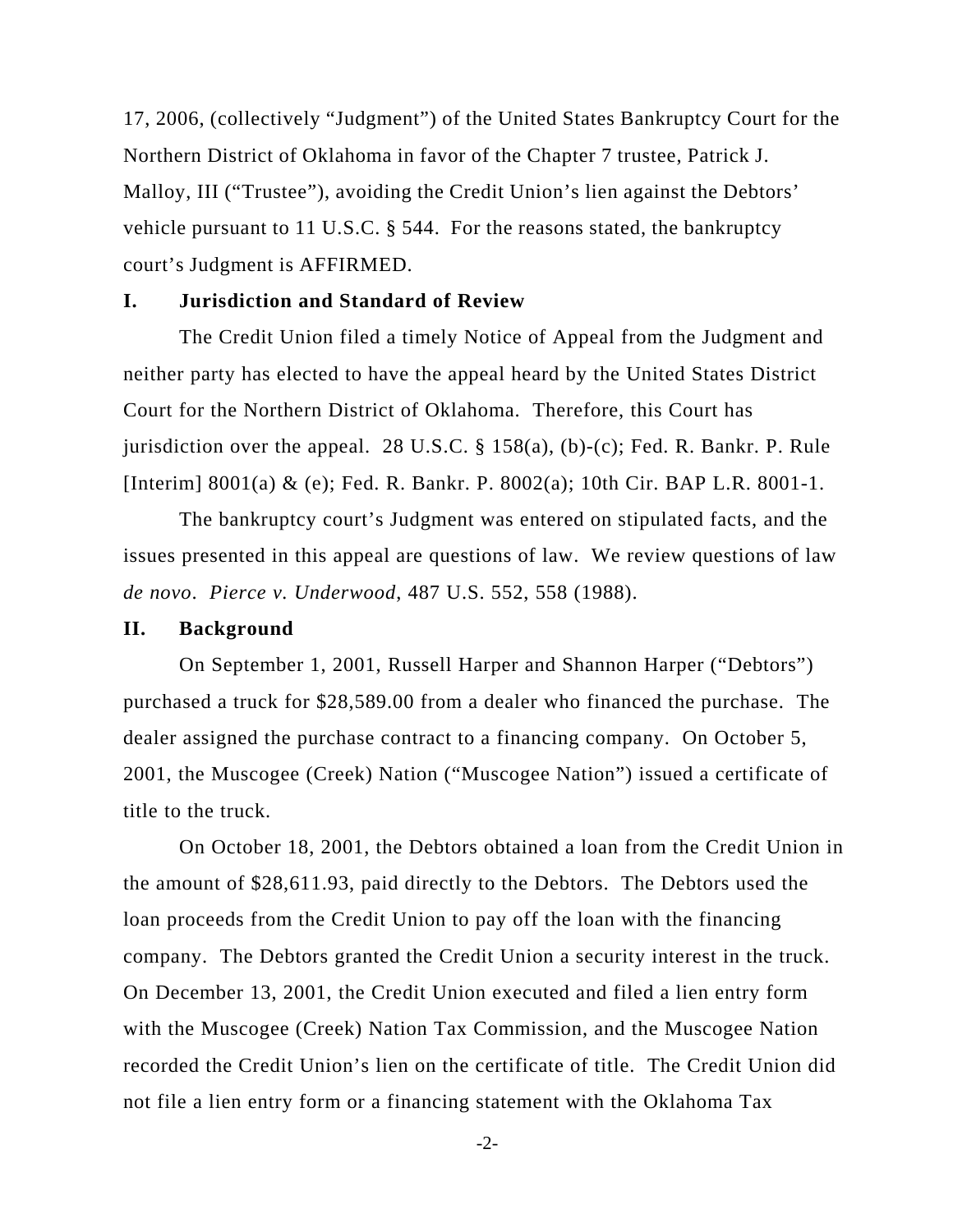Commission.

At the time of the purchase and financing, the Debtors resided in Glenpool, Oklahoma. The Muscogee Nation certificate of title verified that the Debtors were enrolled members of the Muscogee (Creek) Nation. The parties stipulated that the Debtors did not live on Muscogee tribal lands, and that the "vehicle was registered under Title 36, section 3-103 of the Creek Nation Statutes, and the debtors and the vehicle met the requirements of that statute." *Joint Stipulation of Facts* at 2, ¶ 4 *in* Appellant's App. at 24.

On May 27, 2005, the Debtors filed a Chapter 7 petition for relief and listed the truck as an asset of the estate. The Trustee subsequently commenced an adversary proceeding against the Credit Union, alleging that the Credit Union's lien on the truck was avoidable under § 544 because it was not perfected under Oklahoma law on the date of the Debtors' petition.

On the basis of the stipulated facts, the bankruptcy court entered judgment for the Trustee, avoiding the Credit Union's lien under  $\S$  544(a). The bankruptcy court ruled that the certificate of title issued by the Muscogee Nation was not a "certificate of title" under the definition of the Oklahoma Uniform Commercial Code ("Oklahoma UCC") and, therefore, the Credit Union was required to file a financing statement in order to perfect its interest in the truck. Because the Credit Union failed to file a financing statement, the bankruptcy court held the lien was not perfected and was avoidable by the Trustee under § 544(a). The bankruptcy court denied the Credit Union's Motion for a New Trial, and this appeal followed.

## **III. Discussion**

The Debtors resided in Oklahoma when these transactions occurred, and therefore Oklahoma law, specifically the Oklahoma UCC, is applicable to determine whether the Credit Union's lien was perfected. Okla. Stat. tit. 12A, § 1-9-301(1) (2007). To perfect a lien on a vehicle under the Oklahoma UCC, the lien must be recorded on a certificate of title, and a financing statement must be

-3-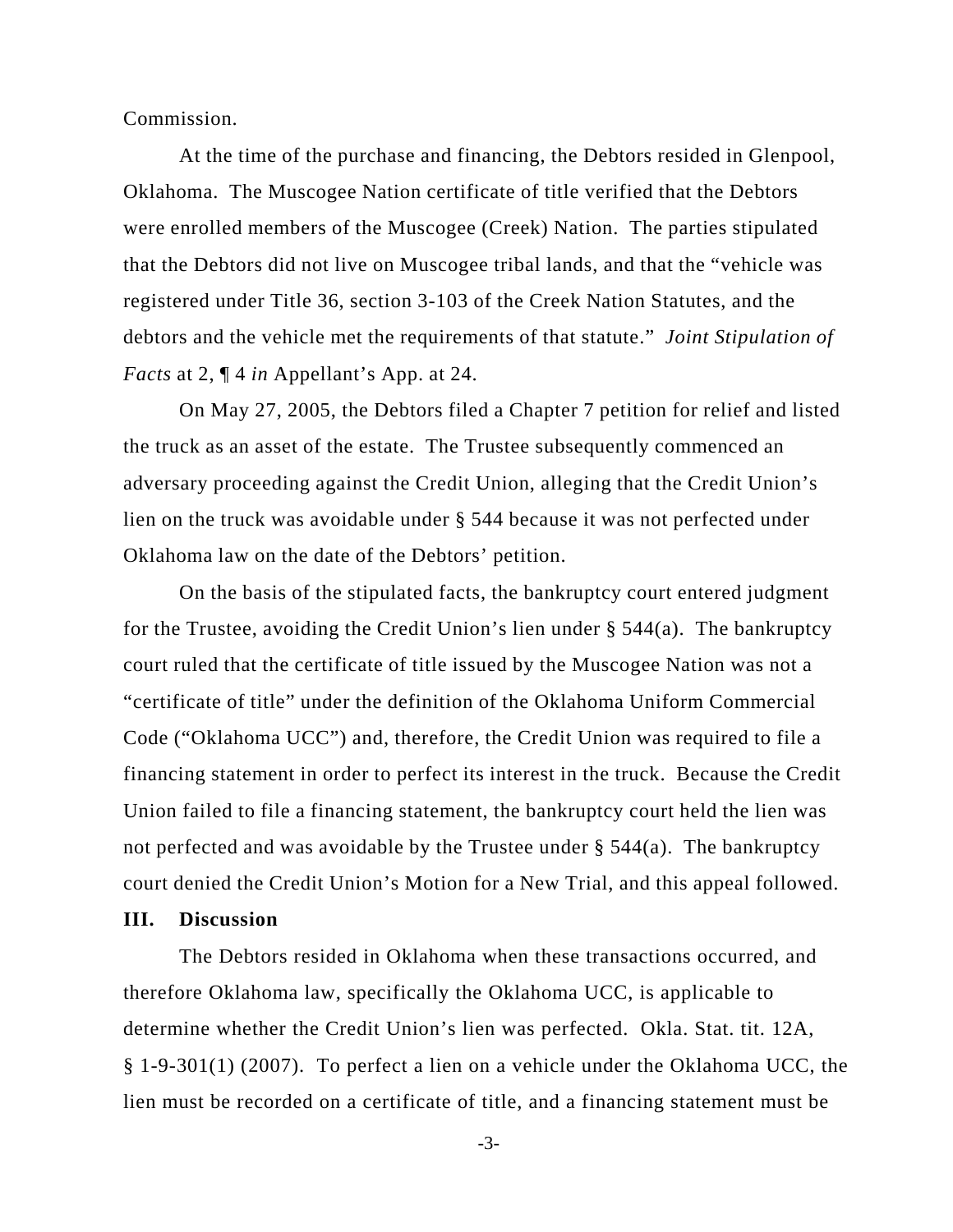filed. Okla. Stat. tit. 12A § 1-9-310(a) (2007); Okla. Stat. tit. 47 § 1110(A)(1)  $(2007)$ .

At least two exceptions to the requirement to file a financing statement are found in the Oklahoma statutes. The Oklahoma UCC defines a certificate of title as "a certificate of title with respect to which a statute provides for the security interest in question to be indicated on the certificate as a condition or result of the security interest's obtaining priority over the rights of a lien creditor with respect to the collateral." Okla. Stat. tit.  $12A \t\$  1-9-102(a)(10) (2007). The local perfection and priority law of the jurisdiction issuing a certificate of title may apply if that jurisdiction's statutes comply with § 1-9-102(10). Okla. Stat. tit. 12A § 1-9-303(c) (2007).

Also, the filing of a financing statement is not necessary to perfect a security interest in property subject to, among other things:

the law or procedure of a federally recognized Indian tribe, if the security interest is in a vehicle registered or to be registered by the federally recognized Indian tribe and if within thirty (30) days after the security interest attaches, it is noted on the face of a certificate of title issued by the Indian tribe or . . . the security interest is otherwise perfected under an applicable law or procedure of that tribe.

Okla. Stat. tit.  $12A \t S 1-9-311(a)(4)$  (2007). The Credit Union does not dispute that the security interest was noted on the certificate of title more than thirty days after it attached. However, the Credit Union contends the Muscogee Nation certificate of title is valid, the Credit Union's lien falls into the exception of Okla. Stat. tit.  $12A \t\$  1-9-311(a)(4), and therefore, a financing statement is not required to be filed.

The Muscogee Nation enacted statutes governing the licensing and taxation of motor vehicles. An eligible vehicle is defined as "any personal vehicle . . . which is principally garaged within the political jurisdiction of the Muscogee (Creek) Nation and title to which is held by . . . any enrolled member of the Muscogee (Creek) Nation who resides within the political jurisdiction of the

-4-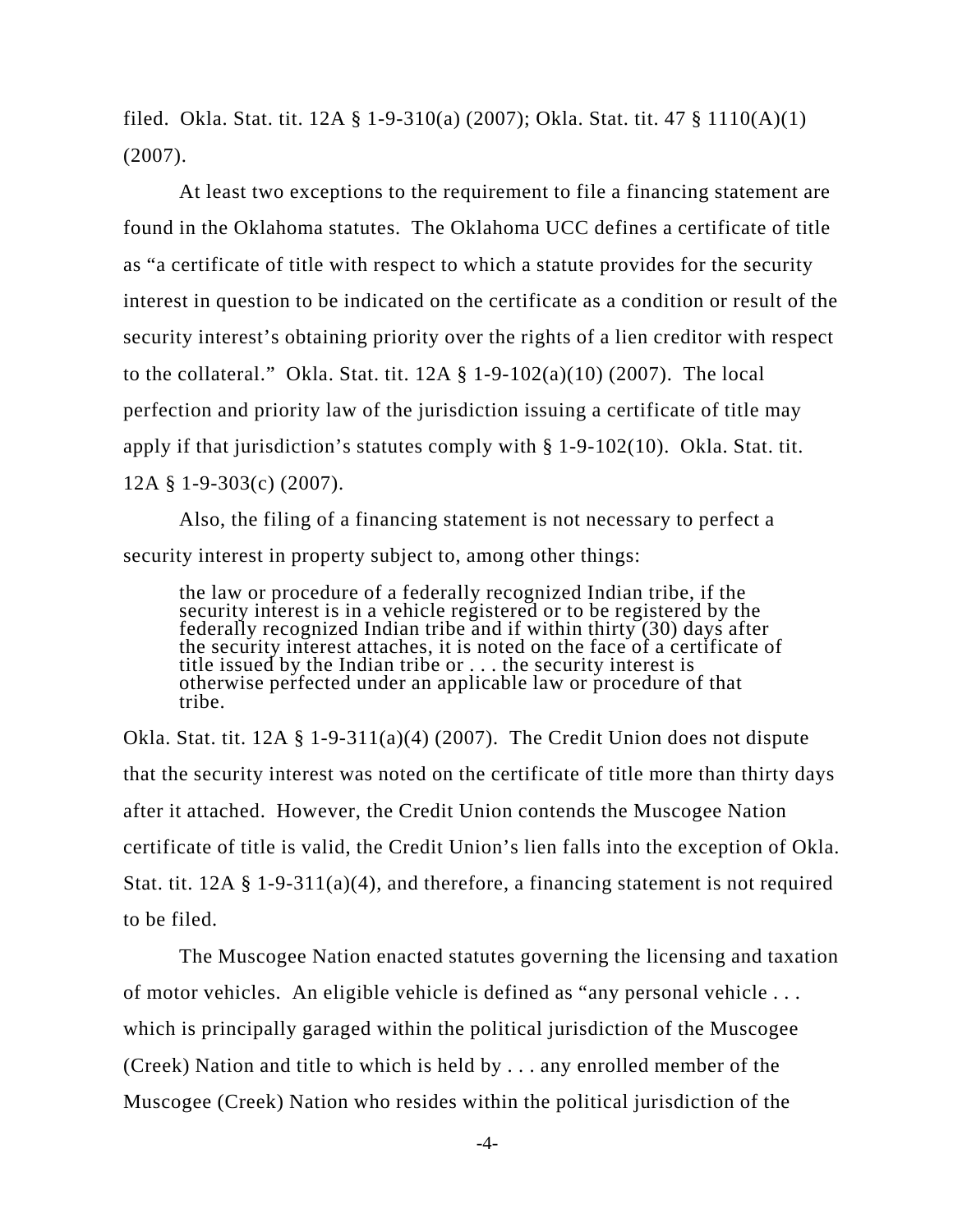Muscogee (Creek) Nation." Muscogee (Creek) Nation Code tit. 36 § 3-102(B)  $(2001)$ .

Under Muscogee (Creek) Nation Code tit. 36 § 3-103(C) (2001), "[a]ny Muscogee (Creek) Nation citizen who resides within the political jurisdiction of the Muscogee (Creek) Nation and who holds title to an eligible vehicle shall have the option to apply for registration of said vehicle with the Muscogee (Creek) Nation Tax Commission . . . ." The Muscogee Nation certificate of title requirements state that "[n]otice of liens against said vehicle shall be placed upon said title upon request of the lending institution." Muscogee Creek Nation Code tit. 36 § 3-104(B) (2001).

The Credit Union has not provided the Court with any applicable Muscogee Nation law providing for the perfection or priority of a lien on a motor vehicle.<sup>1</sup> Therefore, the Credit Union, having failed to file a financing statement with the Oklahoma Tax Commission, has no perfected security interest in the truck.

The Credit Union raises four other arguments, all of which were properly rejected by the bankruptcy court. First, the Credit Union contends the certificate of title format provides for lien priority and satisfies the procedural law requirement. The Court disagrees. A form of title is not sufficient as, and does not take the place of, a procedure enacted to provide for perfection. Neither the certificate of title nor Muscogee Creek Nation Code tit. 36 § 3-104 addresses perfection.

Second, the Credit Union argues it is exempt from the filing requirement by a provision added to the Oklahoma Statutes, effective April 13, 2004. The new provision states, "[a] security interest in vehicles registered by a federally

The Court agrees with the bankruptcy court that Muscogee (Creek) Nation Code, tit. 24, statutes relating to lien procedures found in the Housing and Mortgage Foreclosure and Eviction Title, apply only to liens on interests in real estate and not to the creation of a lien on a motor vehicle.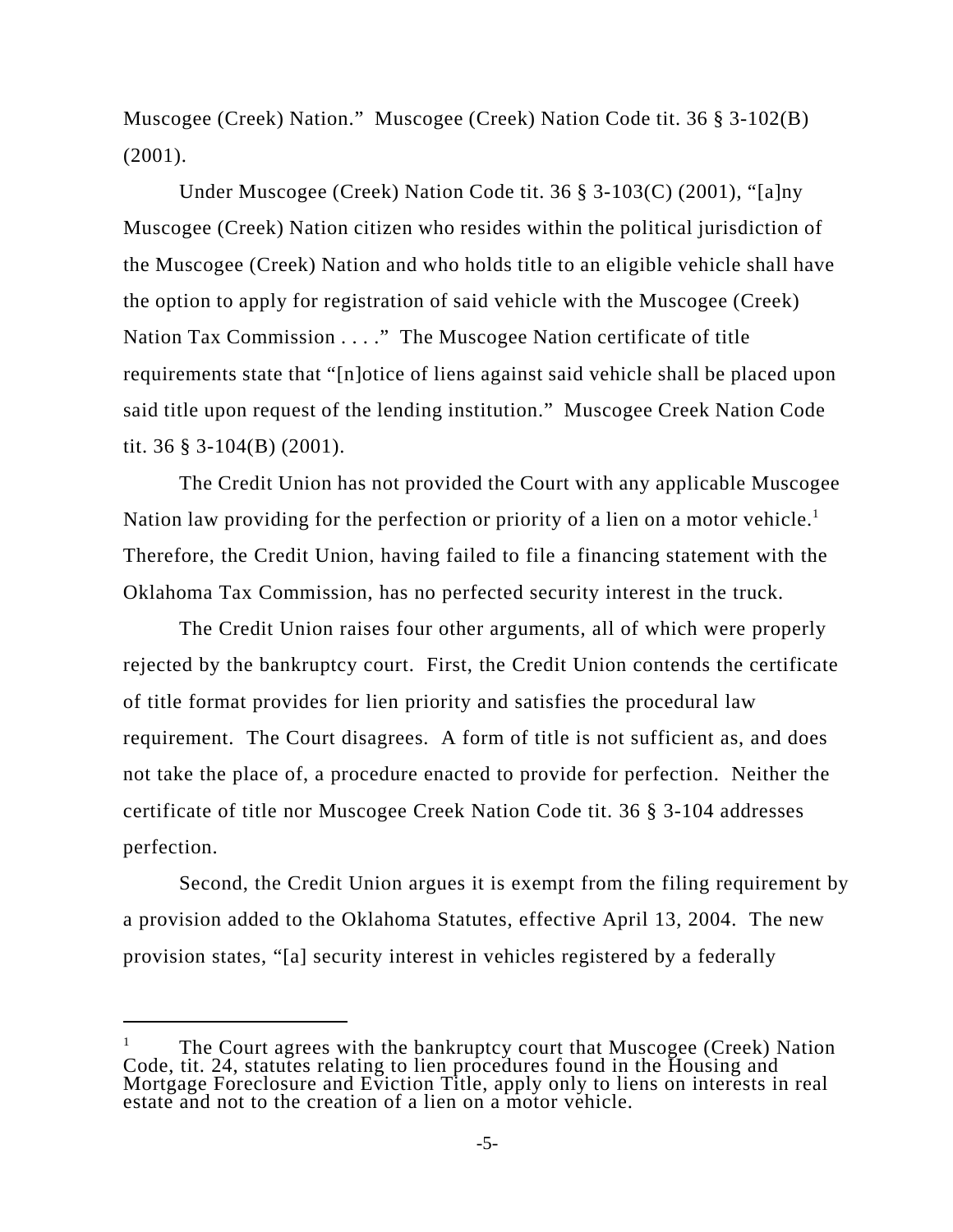recognized Indian tribe shall be deemed valid under Oklahoma law if validly perfected under the applicable tribal law and the lien is noted on the face of the tribal certificate of title." Okla. Stat. tit.  $47, \S 1110(G)$  (2007). The parties dispute whether this provision is retroactive to save the Credit Union's lien from avoidance.

Whether or not retroactive, the Credit Union's argument fails for the same reason that the other provisions do not save the lien. The Court is unaware of any Muscogee Nation tribal law dealing with perfection of vehicle liens, and therefore, the statute is inapplicable in this case.

Third, the Credit Union seeks to show perfection of its security interest under Oklahoma's provision providing for perfection upon attachment for, among other things, a purchase-money security interest. The provision in Okla. Stat. tit. 12A § 1-9-309(a)(2001) was applied to validate a lien on a certificate of title issued by the Cherokee Nation in the unpublished case of *Malloy v. Bank of Commerce (In re Dalton)*, 336 B.R. 600 (10th Cir. BAP 2005). However, in the instant case, the bankruptcy court concluded the Credit Union's security interest was not a purchase-money security interest. We see no error in this conclusion because the Debtors paid off the first lien on the truck with the loan proceeds, and the Credit Union is an entirely different creditor than the original lien holder.

Finally, the Court rejects the Credit Union's argument that it is entitled to statutory or equitable subrogation of the original lien holder's position. Under Oklahoma statute, one who has a lien inferior to another upon the same property has a right of subrogation to the benefits of the superior lien upon satisfying the superior claim. Okla. Stat. tit. 42 § 19(2) (2007). The Credit Union's argument fails as a matter of fact. The Credit Union did not have a lien position on the vehicle inferior to the prior lender. Moreover, there is no evidence in the record that the prior lender had a validly perfected security interest.

Nor is equitable subrogation applicable here. The doctrine applies when a

-6-